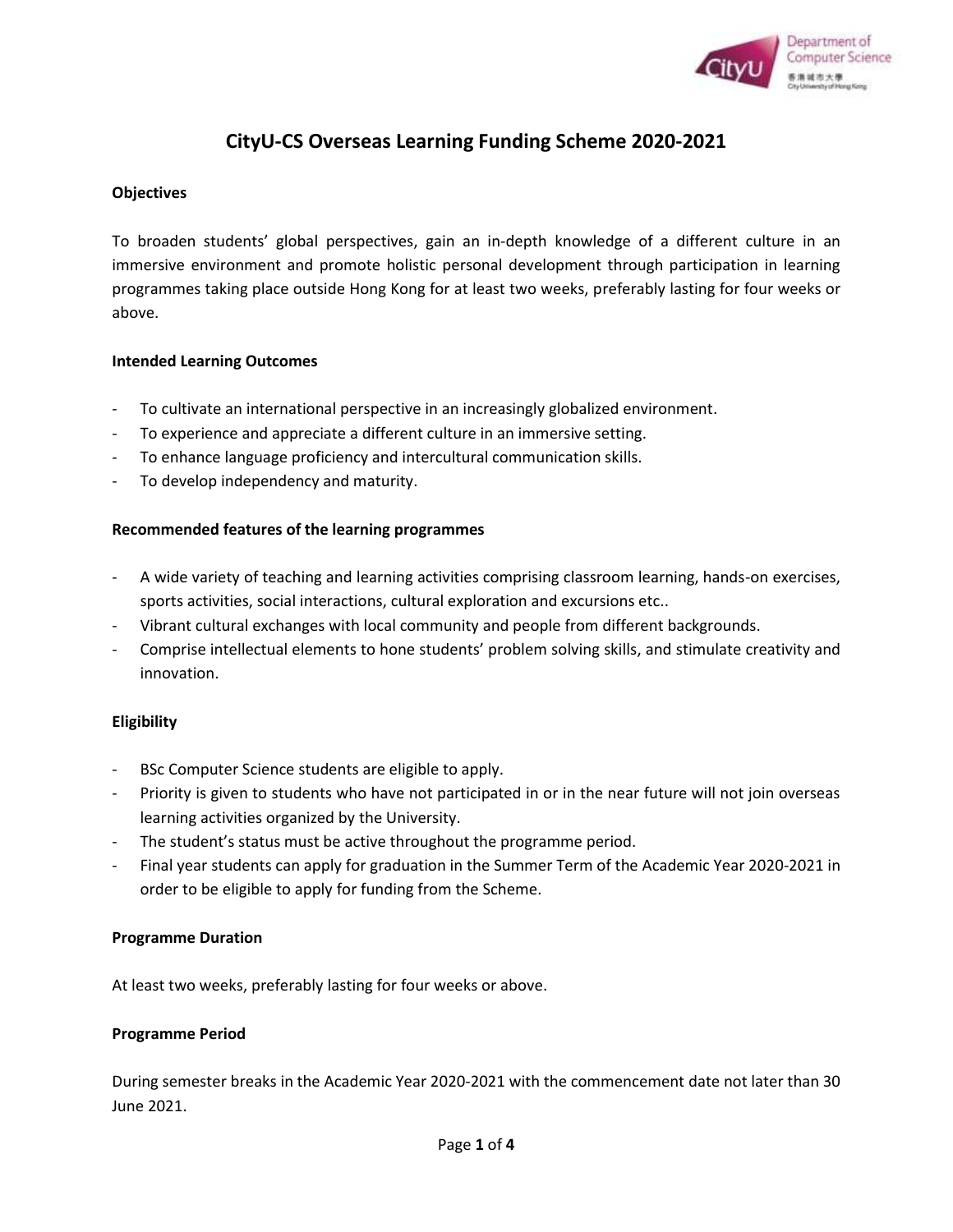# **Application deadline:**

Submission deadline: End of March 2021 for the summer break

# **Application Procedures**

- (1) Students identify suitable learning programmes offered by universities or universities with the subject of Computer Science ranked Top 100 in the following four ranking systems in the most recent year:
- Quacquarelli Symonds (QS)
- Times Higher Education (THES)
- Shanghai Jiaotong World Ranking of Universities (ARWU)
- US News

Please refer to the links below for the rankings.

| <b>University Ranking</b>             | <b>Subject Ranking of Computer Science</b>          |
|---------------------------------------|-----------------------------------------------------|
| Quacquarelli Symonds (QS)             | Quacquarelli Symonds (QS) - Computer Science and    |
| https://www.topuniversities.com/unive | <b>Information Systems</b>                          |
| rsity-rankings/world-university-      | https://www.topuniversities.com/university-         |
| rankings/2021                         | rankings/university-subject-rankings/2020/computer- |
|                                       | science-information-systems                         |
| Times Higher Education (THES)         | Times Higher Education (THES) - Computer Science    |
| https://www.timeshighereducation.com  | https://www.timeshighereducation.com/world-         |
| /world-university-rankings            | university-rankings/2021/subject-ranking/computer-  |
|                                       | science#!/page/0/length/25/sort by/rank/sort order  |
|                                       | /asc/cols/stats                                     |
| Shanghai Jiaotong World Ranking of    | Shanghai Jiaotong World Ranking of Universities     |
| Universities (ARWU)                   | (ARWU) - Computer Science and Engineering           |
| http://www.shanghairanking.com/ARW    | http://www.shanghairanking.com/Shanghairanking-     |
| U2020.html                            | Subject-Rankings/computer-science-engineering.html  |
| <b>US News</b>                        | US News - Computer Science                          |
| https://www.usnews.com/education/be   | https://www.usnews.com/education/best-global-       |
| st-global-universities/rankings       | universities/computer-science                       |

- (2) Consult your Academic Advisors or the Programme Coordinator about the suitability of the learning programmes if necessary.
- (3) Submit an online application form in the link below and provide all necessary documents and information as required by the deadlines.

<https://form1.cs.cityu.edu.hk/olfs>

(4) Shortlisted applicants may be invited for selection interviews.

Notes to applicants:

- You should enroll in the learning programme directly with the host university upon successful application, and should make sure that the entrance requirements set by the host university are met.
- You should make the travel arrangements by yourselves, and are responsible for obtaining the visa or entry permit as required for enrolling in the learning programme. Your passport should be valid for six months beyond your intended stay in the foreign country.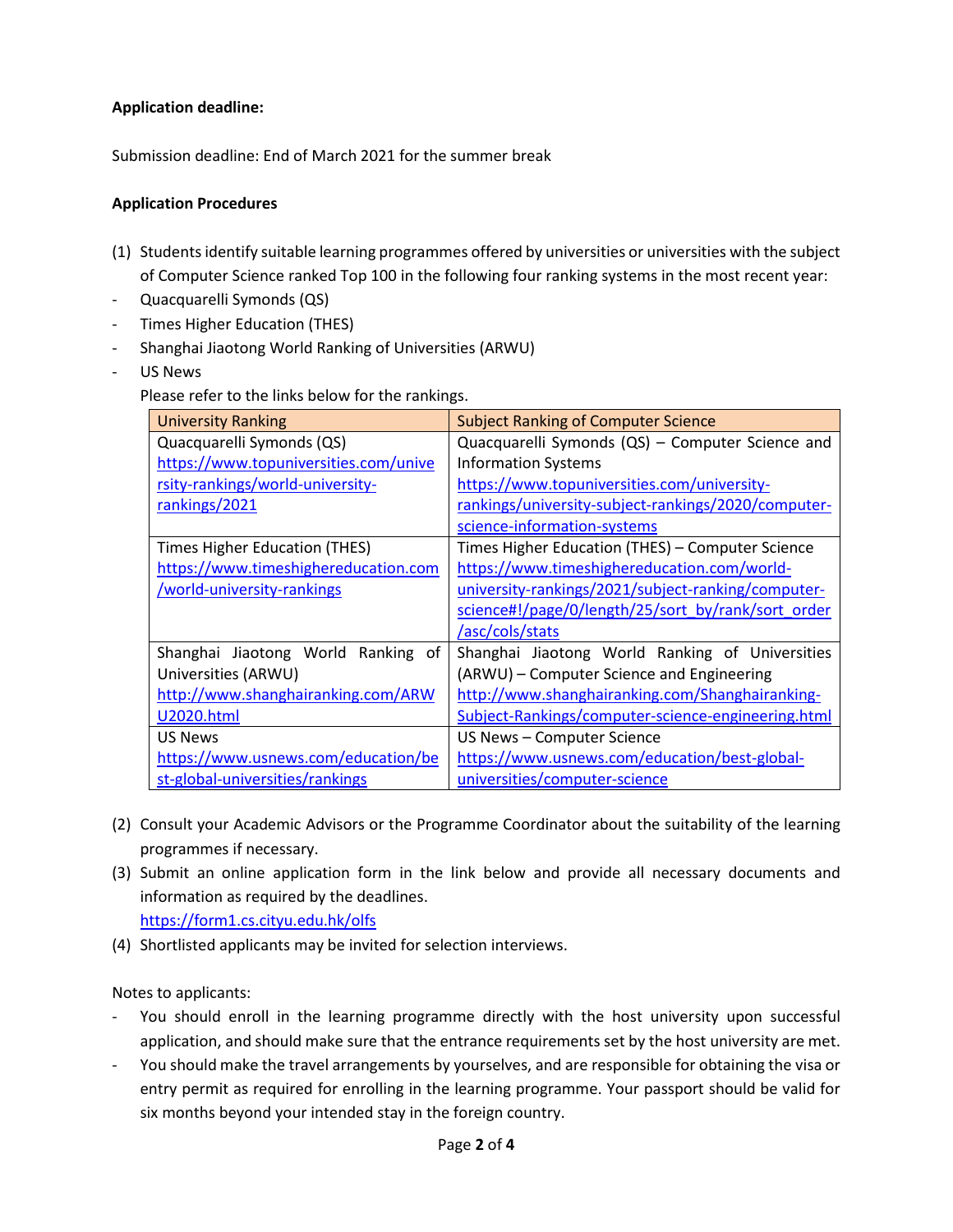- Students are responsible for the living expenses during the programme.
- Students are not eligible to receive sponsorship if he/she fails to complete the programme. The Department reserves the right not to provide sponsorship if students do not enroll in pre-approved programmes.

# **Special notes to applicants:**

In light of the uncertainties brought about by the pandemic situation, please take note of the following:

- If the overseas learning programmes are offered in **online mode** (or moved from in-person to online mode in a later stage due to the pandemic situation), **the applications will be considered on a caseby-case basis.** Students are requested to notify the Department of the change of the delivery mode.
- Avoid making any non-refundable payment including airfare until the host university can ascertain that the learning programme can take place as planned.
- Your attention is drawn to the financial responsibility in the application process. In the event that the overseas learning programmes are cancelled, any expenses incurred e.g. personal insurance, visa application payment, non-refundable payment made to the host university will be fully borne by the students.

#### **Funding Support**

Direct student costs incurred by the programme fee, transportation fee (economy class) and accommodation can be subsidized up to HK\$20,000 per student for a learning programme of 4 weeks or above, or 60% of the direct student costs, whichever is lower.

Sponsorship is calculated on a pro-rata basis for learning programmes lasting for less than 4 weeks (e.g. sponsorship capped at HK\$10,000 for a 2-week programme and HK\$15,000 for a 3-week programme).

The Department may, at its full discretion, consider and adjust the amount of sponsorship on a case-bycase basis, with the sponsorship not exceeding 60% of the total direct costs.

Priority is given to students who have not participated in or in the near future will not join overseas learning activities organized by the University.

The sponsorship will be released to students on reimbursement basis, upon successful completion of the programme. Students are required to submit the following documents to CS General Office **before 31 May 2021** for making the necessary financial arrangements.

Receipts of the programme fee, accommodation, air tickets (economy class)

Upon successful completion of the programme, students are required to complete the following postprogramme tasks and submit the required documents within one month after completion of the programme in order to receive the sponsorship.

Submission of a 500-word reflective journal on the learning experience and 3 representative photos